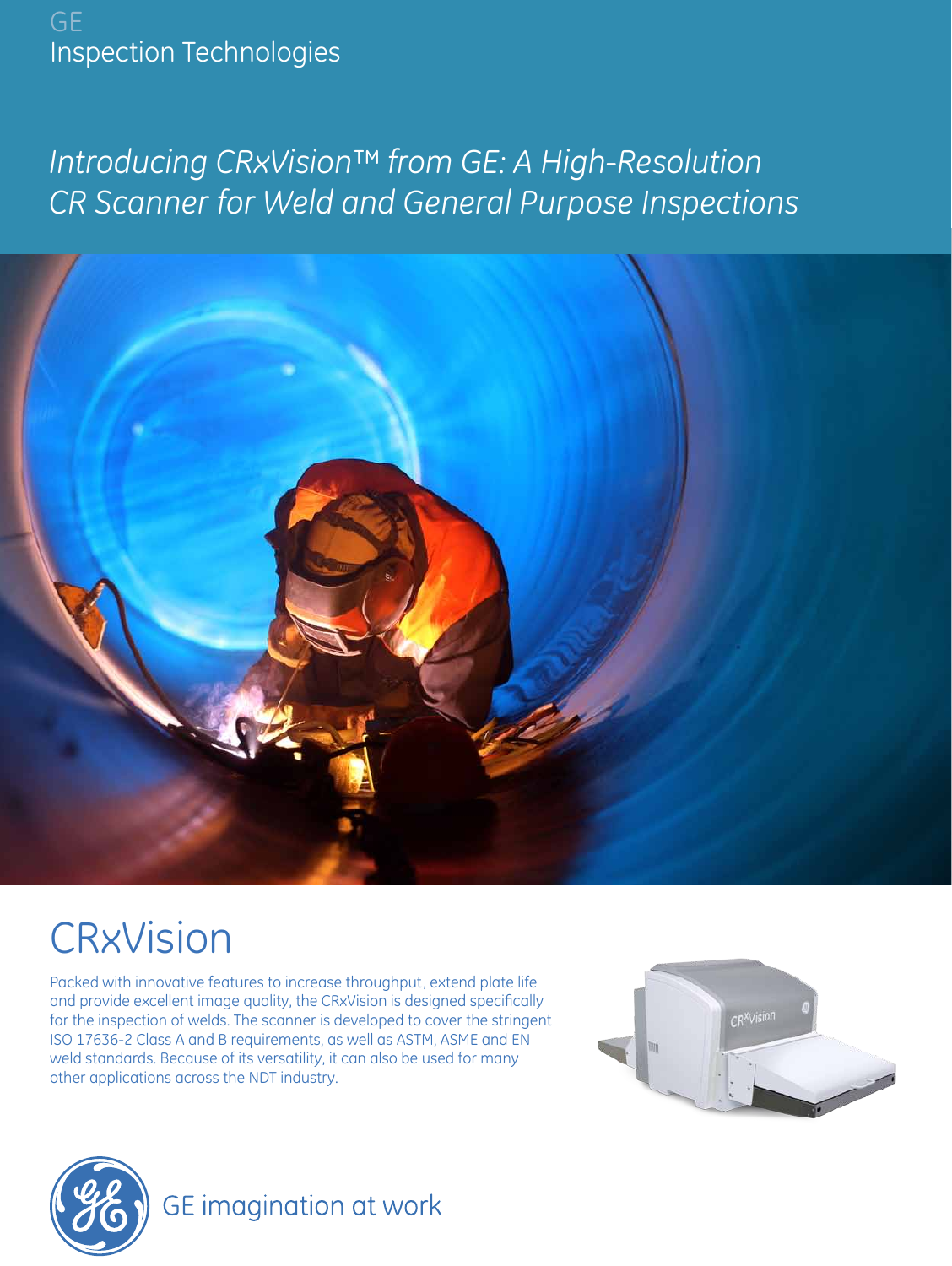# CRxVision: the versatile, new tabletop scanner from GE.

### **Flexible**

**accepting a wide range of sizes, shapes and classes of imaging plates**

### **Intuitive**

**no gain setting or photomultiplier adjustments required when exposing various thicknesses**

## **Fast**

**multiple plate scanning option: side-by-side and back-to-back with a flat transport path** 

## **High Resolution**

**new laser optics for profound reading and higher data extraction**

## **Extended Plate Life**

**no mechanical handling of the imaging plate during scanning and erasing** 

# **Your Benefits:**

— **Compliant** to ISO 17636-2 Class A and B, ASME, ASTM and EN **weld inspection standards**.

— The CRxVision has an **extremely wide latitude** eliminating the need for multiple gain settings when exposing over a wide range of thicknesses. This is the result of a 16 bit image processing at selectable **35 or 70 microns resolution**.

— **Exposure times** for welds are equal or better than existing film exposure times (to comply with Code Standards like EN and ASME) and can be reduced by up to ten times for non-code type applications like erosion/corrosion or valve placement. — Designed for extremely **high throughput:**  90 plates/hr at 70 microns or 28 plates/hr at 35 microns for a 10 x 40 cm (4.5 x 17") plate. The scanner allows multiple imaging plates to be scanned simultaneously … side-by-side and back-to-back as well as various lengths to be scanned together. This is a result of the straight and flat, in-line scan and erase transport path.

**4**

**5**

— Ability to scan **any shape or size of imaging plate** from 20 to 1500 mm (0.75 to 60") in length. Imaging plates can be exposed in any type of cassette, then simply removed and inserted directly into the scanner without the need of

any type of adapter, template or leader.

**3**

**2**

**1**

— A new **innovative imaging plate design** now provides the GE CRxVision imaging plates with more flexibility. This new design allows each imaging plate the ability to return to a flat state after being constantly bent around pipes for the inspection of welds. This feature also helps **improve productivity** by allowing the imaging plates to be easily extracted and reinserted into cassettes.

— Plate transport through the scanners is achieved by a **magnetic transportation system**. This new combination of scanner and imaging plate design allows the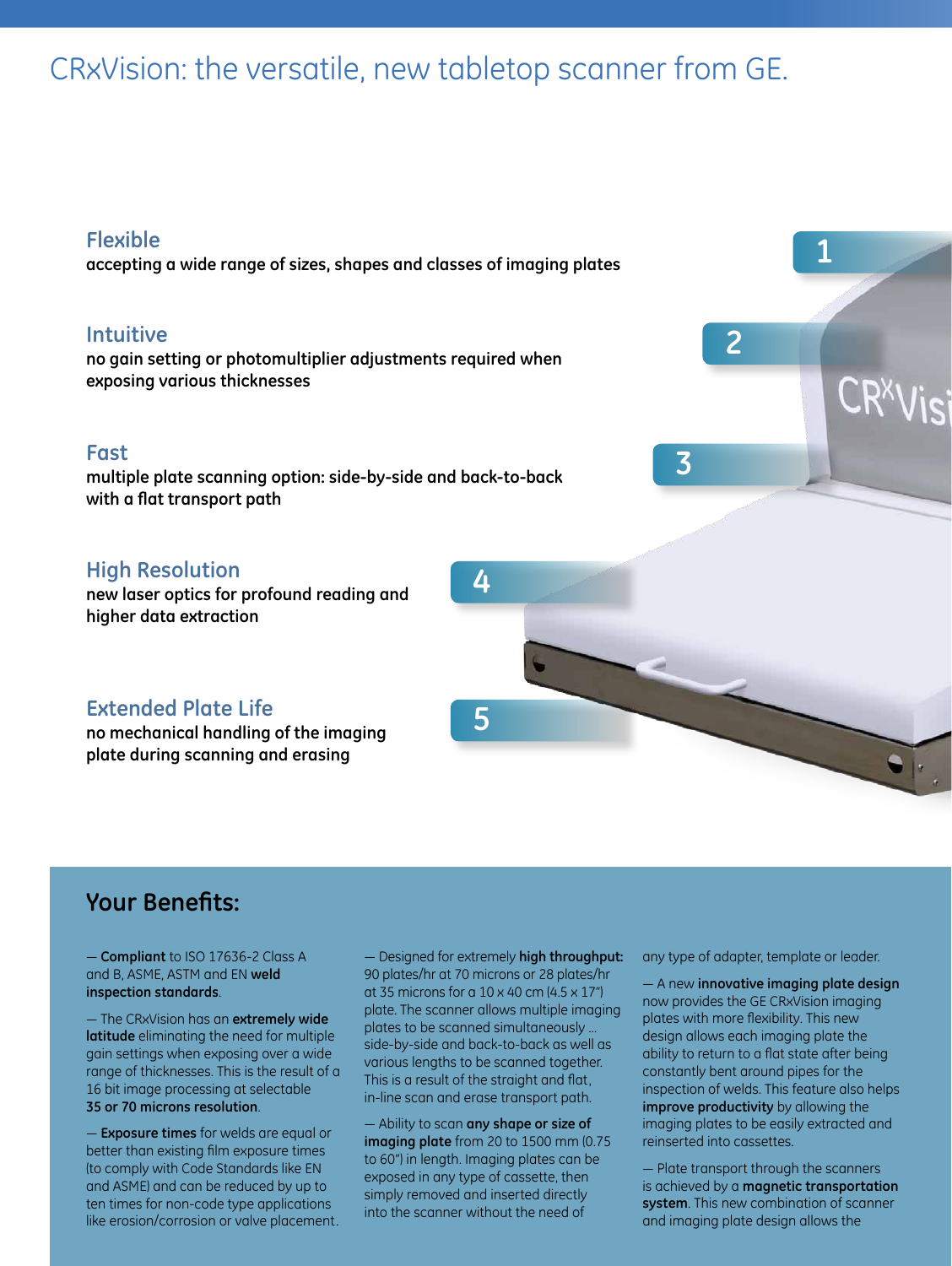

imaging plate to be transported through the scanner without any mechanical handling of the phosphor ultimately extending the overall life of the plate.

— The updated Rhythm RT software simplifies inspection workflow. It now has the ability to **automatically crop the images** by detecting the physical edges of each individual plate when they are processed. Consequently, each individual plate can be separately identified and saved or grouped together and saved as one file.

— The new scanner enjoys all the functionality offered by GE´s Rhythm Software giving the inspector the ability to view, enhance, measure, annotate and comment on the images. The CRxVision system is completely **DICONDE compliant**  and compatible with all existing modules in GE´s Rhythm Software platform.

— The CRxVision can be used in **ambient light conditions** with suitable handling as the light cover protects the plates from light exposure during the scan cycle. The cover can be removed for work in darkrooms if required.

— The scanner weighs **less than 45 kg** (99 lbs) and has a footprint of 560 x 560 mm (22 x 22 inches). It extends to 560 x 1280 mm (22 x 50 inches) when the feed and exit

tables are attached.

— The light guide can be easily cleaned with an internal brush which is operated by simply turning a set screw. The eraser section of the scanner is **completely sealed** from the optics section to prevent migration of any dust particles into the machine.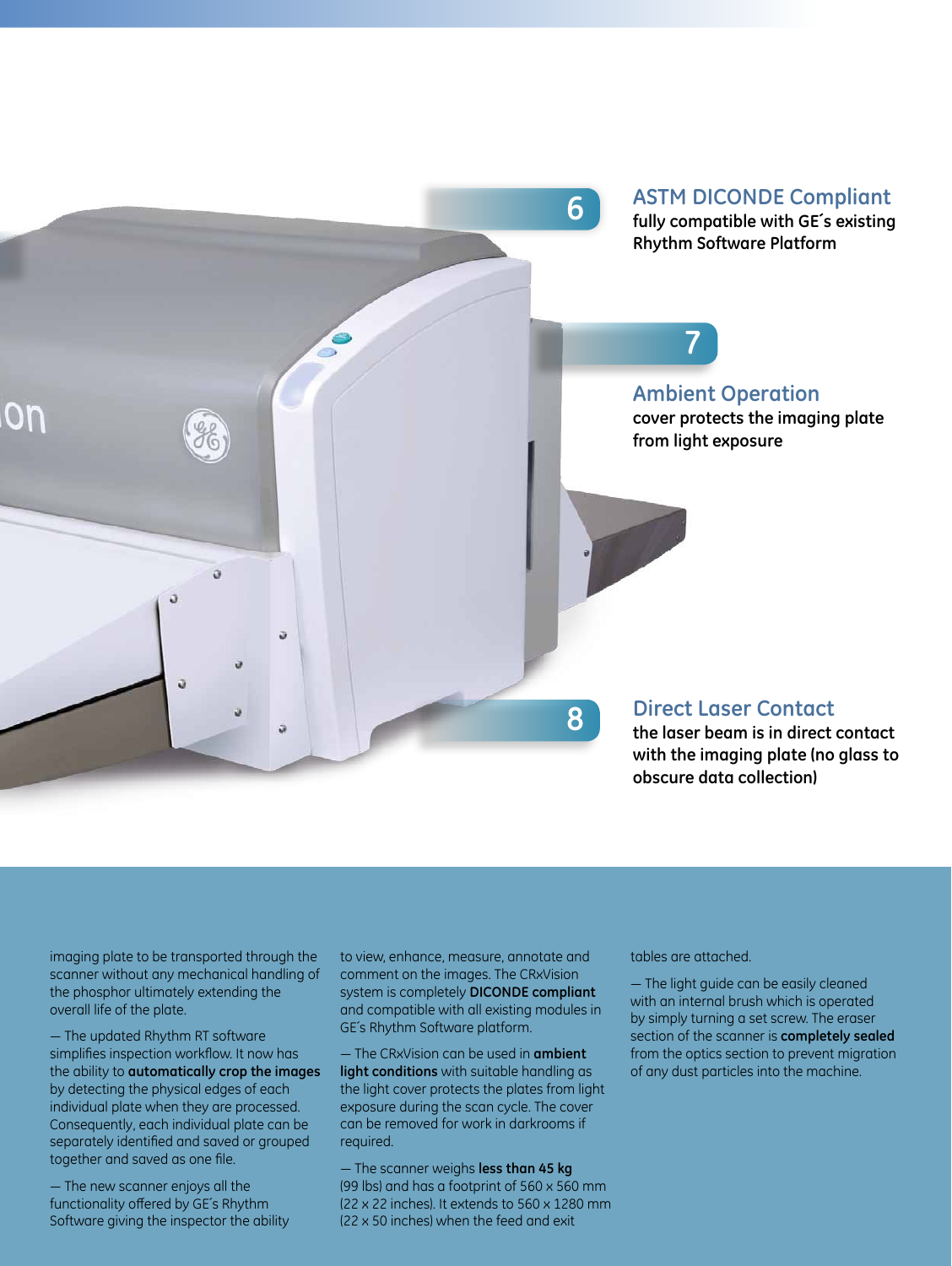

# **Applications**

**Even though the CRxVision was designed for the inspection of welds, it also has the ability to cover a wide range of industrial radiography applications, from Oil & Gas to Aerospace, and from Power Generation to General NDT.**

- Weld inspection
- Erosion/Corrosion inspection (CUI, FAC, etc.)
- Castings (In-process and final)
- Valve positioning
- Concrete and Structure inspection
- Government (Arsenals, National Laboratories, Proving Grounds)
- Military (in-service aircraft, ships, etc.)



### **In all applications the CRxVision offers the following significant benefits of digital radiography**:

- No darkroom facilities/trucks needed
- Eliminate processing chemicals and chemical disposal/silver recovery
- Improved image interpretation and inspection quality level with Flash!Filters™
- Consistent & operator–independent results with the Automated WT Measurement tool
- High reduction in retakes due to the wide dynamic range of the imaging plates
- No development time, as images are immediately available after scanning
- High reduction in storage space when archiving digital images
- Data management (trending) and data sharing advantages
- Fully DICONDE compliant





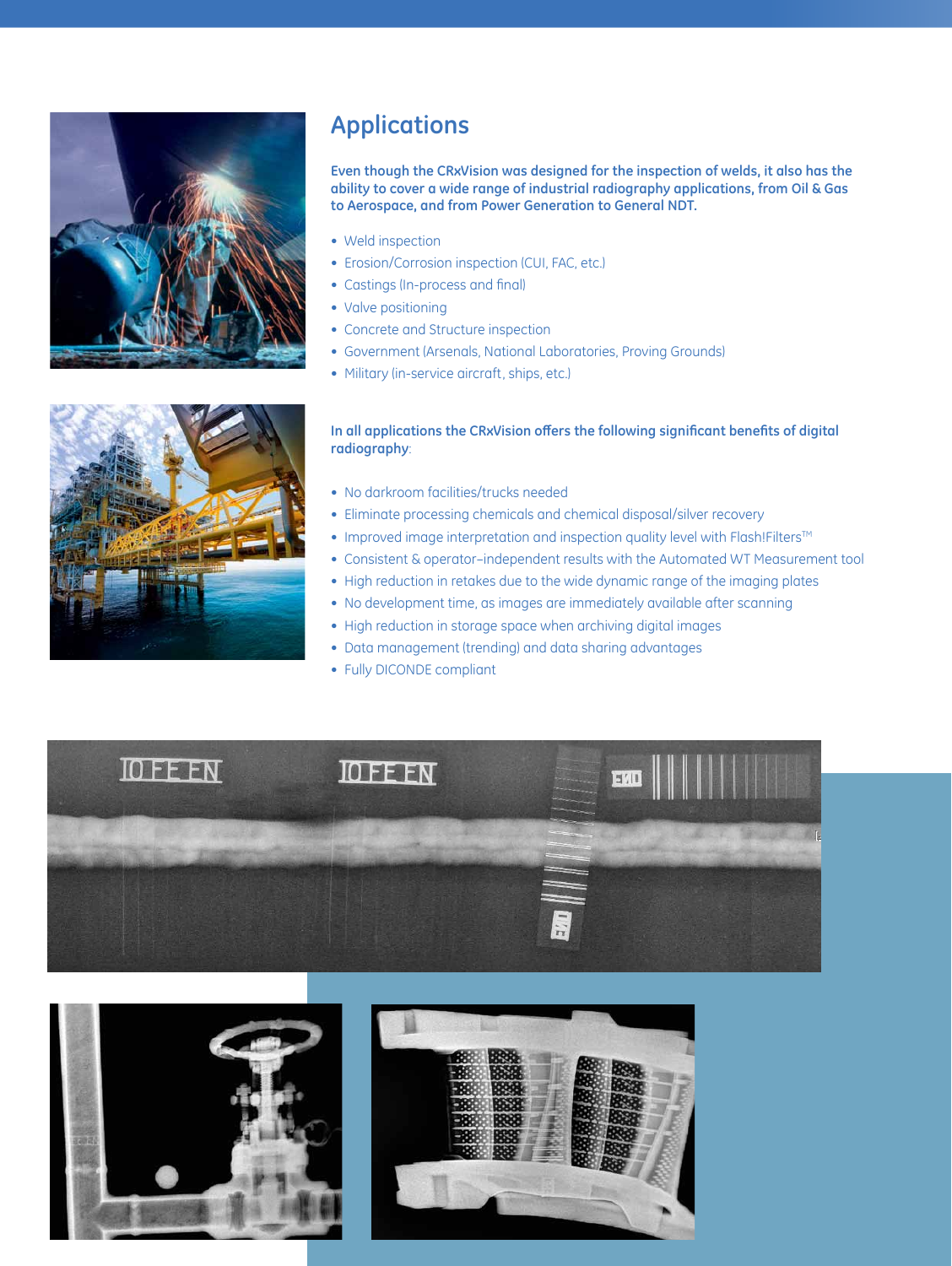

# **Rhythm RT for Workflow Optimization**

**GE´s Rhythm RT is a powerful, ASTM DICONDE compliant operational software platform, which simplifies the overall inspection workflow.**

After entering the component and technique data, select the required scan resolution and insert the imaging plate. Once the imaging plate is scanned, the image will appear and any Region of Interest (ROI) may then be identified on the computer screen

and enhancements, annotations and measurements applied. The image can then be saved for further review and/or storage. The files can be saved in TIFF, BMP, JPEG, and/or DICONDE formats.

### **Rhythm RT workflow**

Enter the component 1 Enter the component 2 Select the required<br>
2 resolution information



Select a specific ROI<br>(if desired)



**CRxVision** 



# **Rhythm Acquire**

| Scan Resolution:             | $35 \mu m$ |
|------------------------------|------------|
| IP Sensitivity:              | 1000<br>÷  |
| $\checkmark$ Plate Detection | 础          |
| V Linearize Data             |            |
| Scan                         | Open       |
| View Connection Status       |            |
|                              |            |
|                              |            |

- Insert the imaging  $\rho$  Press scan plate(s) to start the cycle  $\overline{4}$ 
	-





Send image to review

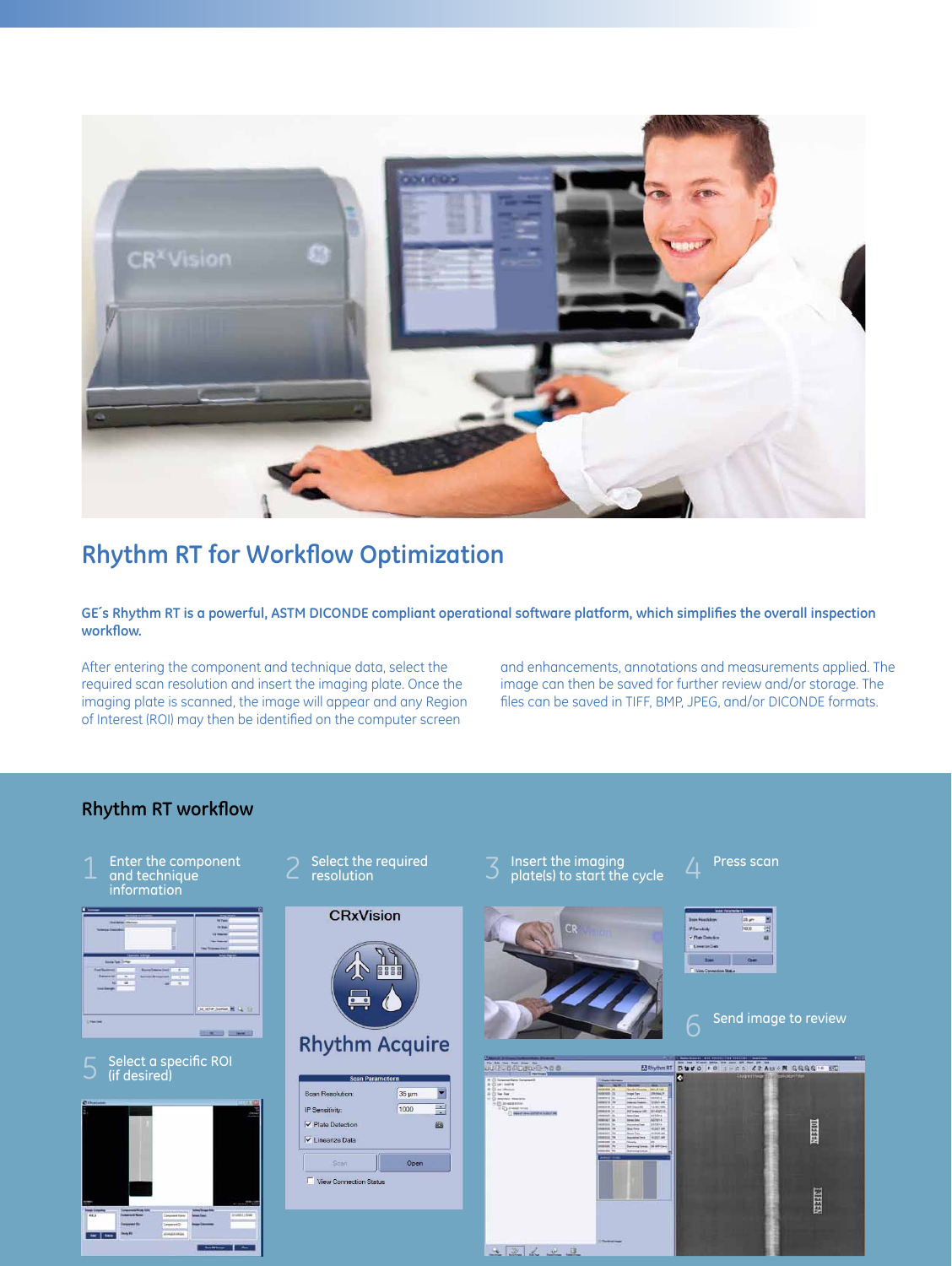Three different types of imaging plates with a ferromagnetic back layer have been developed specifically for the CRxVision. This allows the imaging plates to be magnetically transported through the scanner with no phosphor touch points. In addition, this new design helps reduce backscatter which improves the overall quality of the image as well as allows the imaging plate the ability to return to a flat position after being constantly bent around curved objects.

GE´s three imaging plate types are as follows:

- **• IPC2:** Standard Resolution & High Speed for general purpose
- **• IPS:** High Resolution & Medium Speed for inspection of welds
- **• IPU:** Extreme High Resolution & Slow Speed for extremely high resolution applications when very low micron range sensitivity is required.

Plates are available in various size formats ranging from 70 mm (2.76") wide to 1500 mm (60") in length.

# **Protective Cassettes**

A range of flexible and hard cassettes are also available. Both versions may be supplied with or without lead, depending on the application.



# **Imaging Plates Technical Specifications of CRxVision**

| <b>Functional Data</b>                              |                                                                                |                                                                        |  |
|-----------------------------------------------------|--------------------------------------------------------------------------------|------------------------------------------------------------------------|--|
| Principle                                           | High performance table-top flatbed scanner with<br>contactless plate transport |                                                                        |  |
| <b>Eraser</b>                                       | Inline                                                                         |                                                                        |  |
| Resolution                                          | <b>Standard resolution (SR)</b>                                                | $70 \mu m$                                                             |  |
|                                                     | High resolution (HR)                                                           | $35 \mu m$                                                             |  |
| Maximum basic                                       | <b>Standard resolution (SR)</b>                                                | 80 µm (6,25 LP / mm)                                                   |  |
| Spatial resolution                                  | High resolution (HR)                                                           | 40 µm (12,5 LP / mm)                                                   |  |
| Scan width                                          |                                                                                | 35 cm (14 inch)                                                        |  |
| Throughput<br>$10 \times 40$ cm<br>$4.5 \times 17"$ | <b>Standard resolution (SR)</b>                                                | 90 plates/hour                                                         |  |
|                                                     | High resolution (HR)<br>@ 35 µm                                                | 28 plates/hour (single IP<br>entry)<br>84 plates/hour (3 IPs<br>entry) |  |
| Time to image<br>(in Rhythm RT)                     | <b>Standard resolution (SR)</b>                                                | 40 sec                                                                 |  |
|                                                     | High resolution (HR)                                                           | 147 sec                                                                |  |
| LUT<br>(look up table)                              | Linear<br>(native Square root)                                                 |                                                                        |  |
| <b>Bit depth</b>                                    |                                                                                | 16 Bit                                                                 |  |
| <b>Dimensions</b>                                   | Scanner                                                                        | 56 x 56 x 47 cm<br>(22" x 22" x 19")                                   |  |
|                                                     | Scanner including I/O<br>table and light cover                                 | 128 x 56 x 47 cm<br>(52" x 22" x 19")                                  |  |
| Weight                                              | Scanner                                                                        | 45 kg (99 lbs)                                                         |  |
|                                                     | Scanner including I/O<br>table and light cover                                 | 50 kg (110 lbs)                                                        |  |
| Interfaces                                          | Ethernet, RJ45                                                                 |                                                                        |  |
|                                                     | DC voltage, coded 8-pin, female                                                |                                                                        |  |
| Certifications                                      | CE, UL (NRTLus), cUL (CNRTLus), C-Tick, Customs<br><b>Union Mark</b>           |                                                                        |  |
|                                                     |                                                                                |                                                                        |  |
| <b>Environmental Conditions</b>                     |                                                                                |                                                                        |  |
| Operation                                           | Temp. allowed                                                                  | 15 °C to 35 °C                                                         |  |

| Operation                                 | Temp. allowed                                                        | 15 °C to 35 °C<br>(59 °F to 95 °F)                           |
|-------------------------------------------|----------------------------------------------------------------------|--------------------------------------------------------------|
|                                           | <b>Relative humidity</b>                                             | 15% to 80%<br>(non condensed)                                |
|                                           | Magnetic field                                                       | Compliant with<br>EN 61000-4-8, Level 2                      |
| Transport                                 | IEC721-3-2 (1997): class 2K2 and 2M3, with<br>following restrictions |                                                              |
|                                           | Temperature                                                          | $-25$ °C to $+55$ °C<br>(-13 °F to 131 °F)                   |
|                                           | Vibration                                                            | 5 to 200 Hz<br>(vertical, longitudinal,<br>transversal axis) |
| Mechanical<br>conditions for<br>transport | In packaging                                                         | IEC 721-3-2 (1997):<br>class 2M2                             |
| <b>Shock</b><br>specifications            | In packaging                                                         | IEC TR 60721-4-5 (1997):<br>class 5M2                        |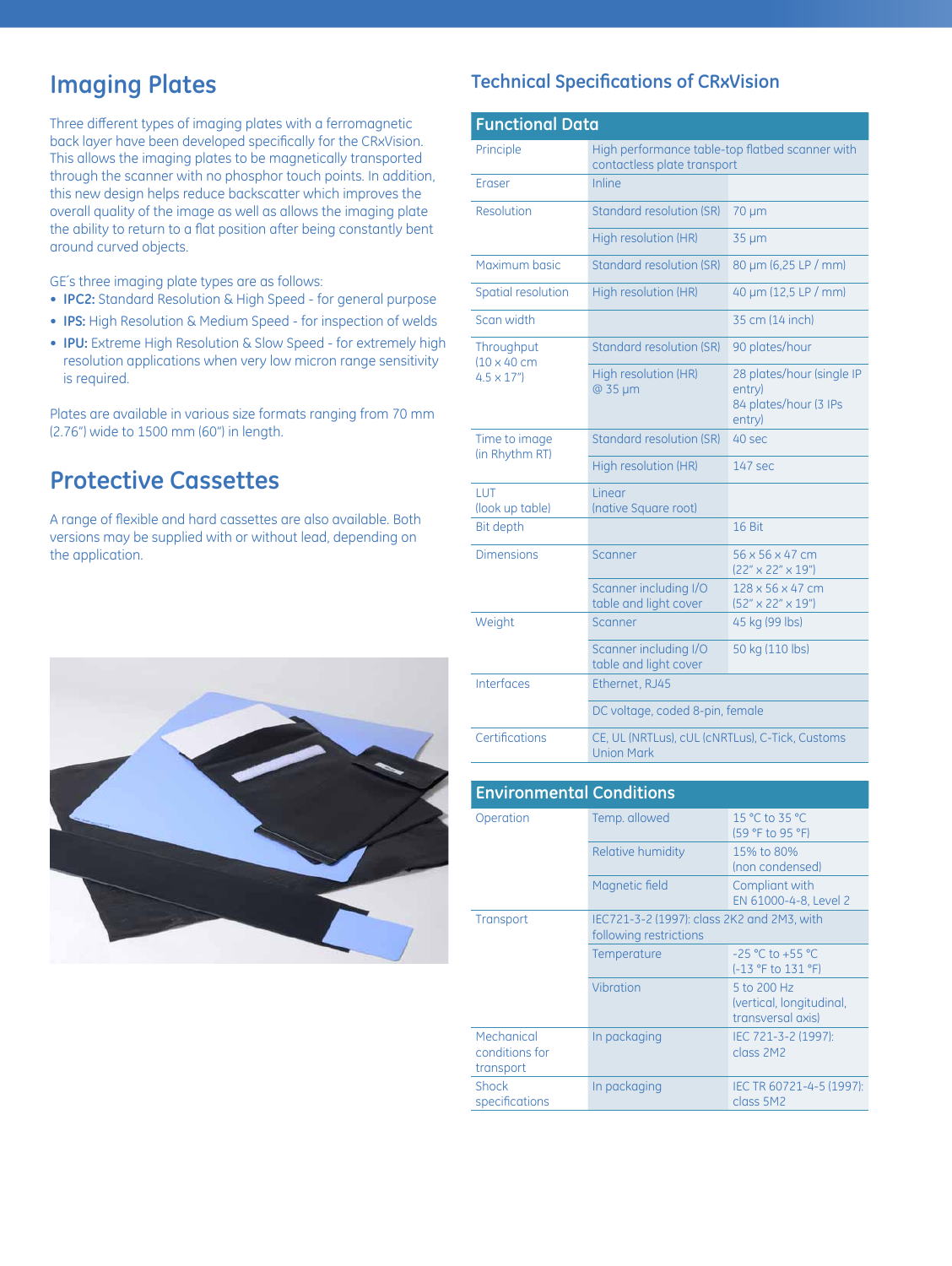| <b>Electrical Data</b> |                                                                          |                      |
|------------------------|--------------------------------------------------------------------------|----------------------|
| Operating voltage      | Auto-ranging external power supply from<br>100 V to 240 V, DC Output 24V |                      |
| Mains frequency        |                                                                          | 50/60 Hz             |
| Mains fuse protection  | Europe                                                                   | min. 10 A, max. 16 A |
|                        | <b>USA &amp; Japan</b>                                                   | min. 10 A, max. 15 A |
| Power<br>consumption   | Standby<br>110 V - 240 V / 50-60 Hz                                      | max. 22 W            |
|                        | During operation<br>110 V - 240 V / 50-60 Hz (absolute peak)             | max. 140 W           |

| <b>Application Compliance</b> |                                                           |                                              |
|-------------------------------|-----------------------------------------------------------|----------------------------------------------|
| <b>ASME</b>                   | <b>ASME Code Section V Article 2</b>                      |                                              |
| ISO 17636-2                   | Class A / Class B<br>(in defined exposure)<br>conditions) | Verified with X-ray.<br>Ir-192, Se-75, Co-60 |
| EN14784-1                     | IPS: 1/80.<br><b>IPU: 1/40</b>                            | Certified by BAM                             |
| EN2446-06                     | <b>IPS: S/80.</b><br>IPU: S/40                            | Certified by BAM                             |

| <b>Accessories</b>         |                                                                                                                                |
|----------------------------|--------------------------------------------------------------------------------------------------------------------------------|
| I/O Table with light cover | Quick mountable, stainless steel, input/output<br>table set with 43 cm (17") tray length and light<br>cover for input side     |
| Long I/O table             | Input/output extension for long plates scanning<br>150 cm (59")                                                                |
| <b>Flight Case</b>         | Robust Flight Case with shock-absorbers, wheels,<br>ruggedized handles and compartments for I/O<br>tables, laptop, accessories |

| <b>Imaging Plates</b> |                                             |                                                      |
|-----------------------|---------------------------------------------|------------------------------------------------------|
| IPC <sub>2</sub>      | High speed plate                            | Use: CRxVision can scan<br>any shape or size         |
| <b>IPS</b>            | High resolution                             | imaging plate from 20                                |
| IPU                   | <b>Extremely high</b><br>resolution (X-ray) | $\frac{1}{2}$ to 1500 mm (0.75 to 60")<br>in length. |
|                       |                                             |                                                      |

| <b>Cassettes</b>                  |                                                                         |  |
|-----------------------------------|-------------------------------------------------------------------------|--|
| <b>Flexible cassettes</b>         | PVC or vinyl envelopes different sizes                                  |  |
| Hard cassettes                    | 35 x 43 cm, 20 x 24 cm, 24 x 30 cm, 15 x 30 cm                          |  |
| (for defined exposure conditions) | $14'' \times 17''$ . 8" $\times$ 10". 10" $\times$ 12". 6" $\times$ 12" |  |